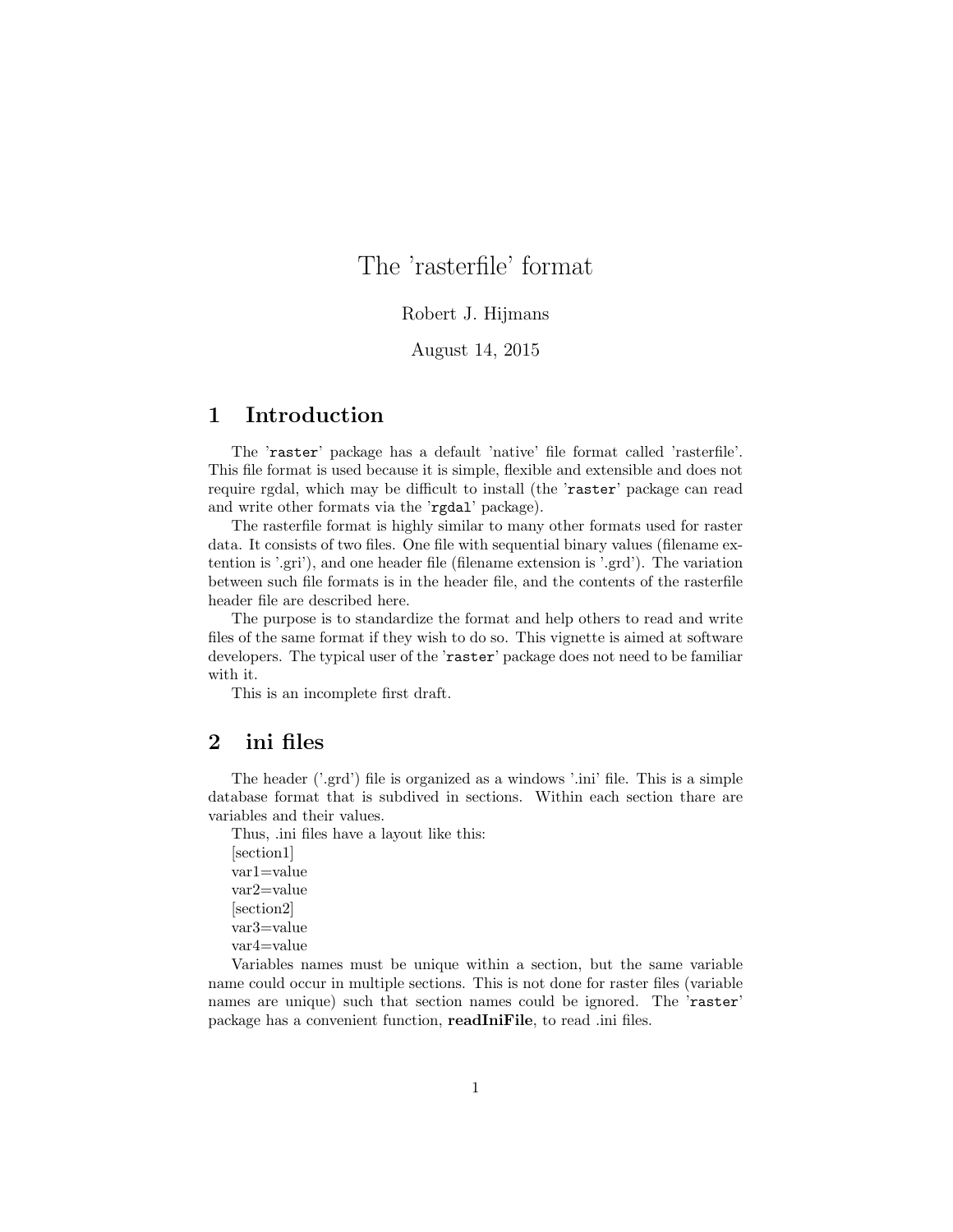# 3 Sections

## 3.1 general

This section has two variables, 'creator' and 'created'. For example: [general] creator=R package 'raster' created= 2010-03-13 17:26:34 Neither of these variables is required.

#### 3.2 georeference

This section has the number of rows (nrows) and columns (ncols), and describes the spatial extent (bounding box) with four variables (xmin, xmax, ymin, ymax). These variables are required. The number of rows and columns are integers  $\geq$  1. The extent variables are numeric with xmin  $\lt$  xmax and ymin < ymax. The coordinates refer to the extremes of the outer cells (not to the centers of these cells). Resolution (cell size) is not specified (it is derived value from the extent and the number of columns and rows).

An additional optional variable 'projection' has the coordinate reference system in PROJ4 syntax.

```
[georeference]
nrows= 100
ncols = 100xmin= -180
ymin= -90
xmax= 180
ymax= 90
projection= +proj=longlat +datum=WGS84
```
#### 3.3 data

This subsection has information about the file type as well as the cell values. Here is an example

```
[data]
datatype= FLT4S
nodatavalue= -3.4e+38
byteorder= little
nbands= 1
bandorder= BIL
categorical= FALSE
levels=
minvalue= 1
maxvalue= 10000
datatype is required. Its values must be one of 'LOG1S', 'INT1S', 'INT2S',
```